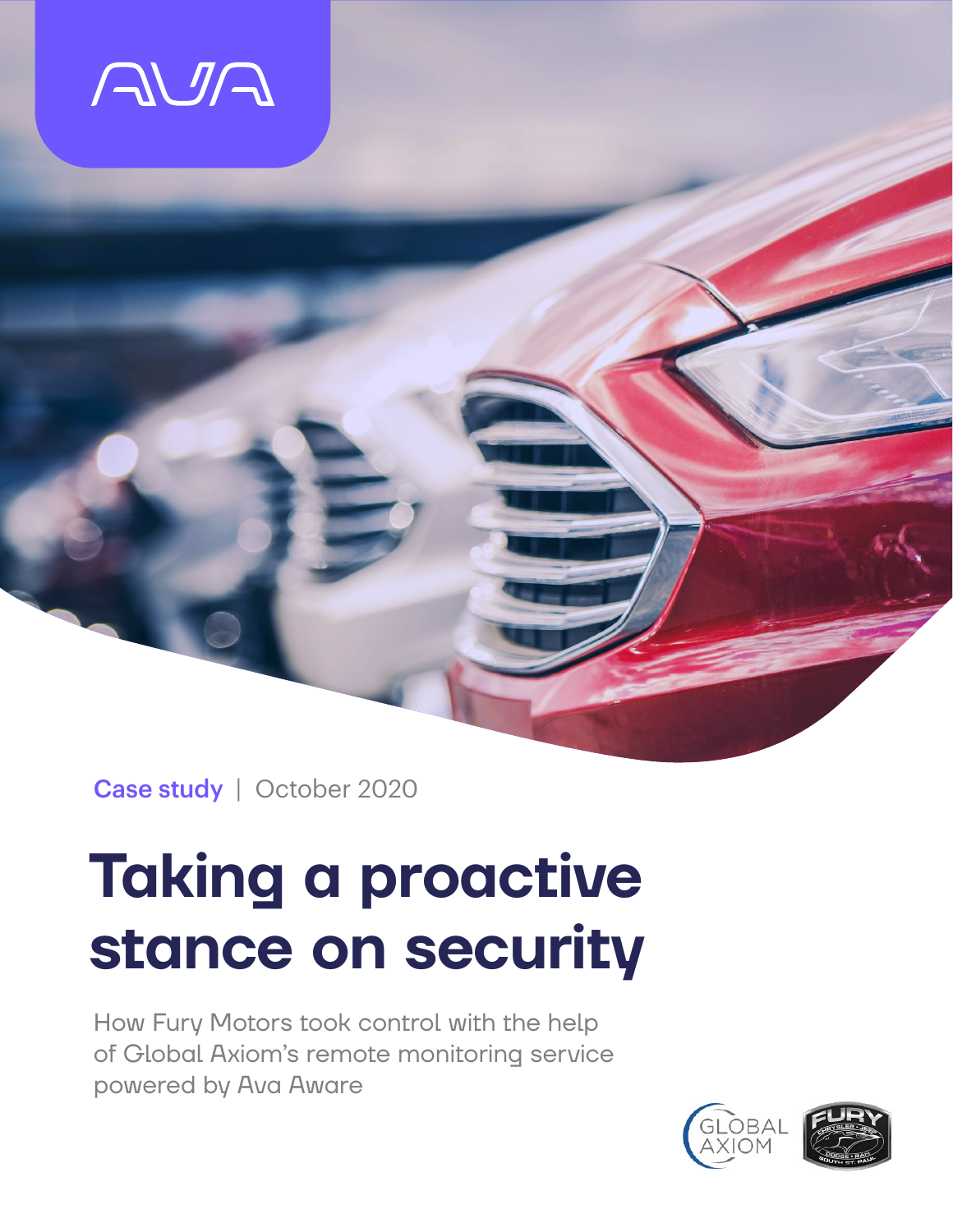# **Fury Motors**

[Fury Motors](https://saintpaul.furymotors.com/about-fury-saint-paul-in-st-paul-mn) has served the St. Paul, Minnesota area for more than 50 years. Founded in 1963 as a family owned and operated business, the dealership offers the community a diversified mix of vehicles and services including new and pre-owned vehicles, financing, auto repair and maintenance. Today the dealership employs 115 people locally and is a one-stop-shop for all things automotive and trusted by the community.

Committed to offering quality new and used vehicles for every taste and need, Fury Motors maintains a large and complete inventory of new Chrysler, Dodge and Jeep vehicles. With more than \$50M in inventory on an 10 acre lot, security has taken on a whole new level of importance since the dealership was founded.

# **Challenges**

With the face of retail ever-evolving, challenges commonplace for auto dealerships have not only intensified but evolved, too. The safety and security of employees, customers and assets has taken on a whole new meaning making visibility into daily operations not just important but critical to business success. Now more than ever businesses require flexibility, agility and adaptability in their business solutions. This is particularly evident when it comes to solving security challenges.

Fury Motors is no exception.

The dealership realized simply recording security events as they happened was no longer enough. It needed to take a proactive stance on protecting its assets.

To provide perspective, Fury Motors' video security system required constant monitoring to capture events which was time and cost prohibitive even with a monitoring company. And, if they could afford to have someone watch the cameras 24x7, human observations are subject to error or oversight. As a result, most video footage was never viewed or put to practical use, so Fury Motors was missing valuable information that could improve the security of assets and its operations.

With no guard on-site, Fury Motors relies on remote monitoring to protect its inventory as well as capture valuable insight to employee behavior and customer service practices. When the dealership turned to Global Axiom and Ava, a unified security company, it was losing \$7K+ a month to internal theft and operational inefficiency – above and beyond losses and damage to inventory.

# **The solution**

Fury Motors realized that it could and should get more value from its remote monitoring service including its intelligent video security system and footage.

The dealership turned to **[Global Axiom](https://www.globalaxiom.com)** for a monitoring service coupled with **[Ava Aware](https://www.ava.uk/video/aware)** to provide the perfect solution to stay a step ahead of criminals and potential losses. And even more importantly, it gives Fury Motors the data intelligence to take business operations to a whole new level with greater efficiency and resource optimization.

Fury Motors needed a new approach to security. Specifically, a system to capture, analyze and present the big picture data. Everything from monitoring people and assets on the outdoor car lots to technicians doing oil changes in the service bay to the handling of incoming parts and inventory after hours.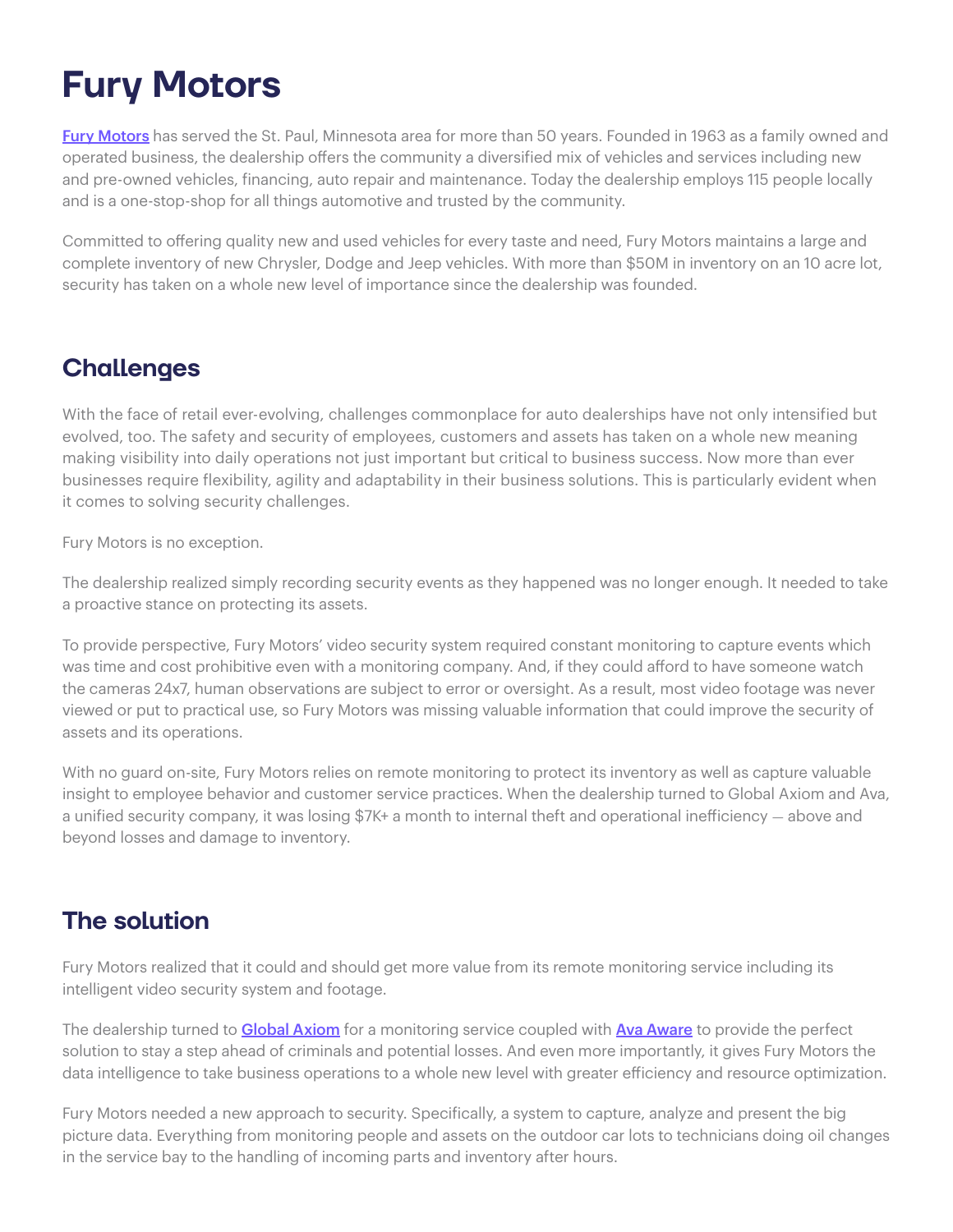The dealership's new intelligent video monitoring solution uses artificial intelligence (AI) and machine learning bringing a new level of agility and flexibility to monitoring services allowing Fury Motors' security operators to quickly review footage from past incidents, increase situational awareness and response time to evolving situations, and capture trend data for developing strategies and making data-driven decisions to prevent future problems. The combination of Global Axiom's remote monitoring expertise and powerful Ava Aware technology is unprecedented.

Ava Aware allows Fury Motors to accelerate investigations by searching objects and events of interest with speed and precision. Critical when managing \$50M+ in inventory.

Four important Ava differentiators went into Fury Motors decision when selecting a security partner:



#### Proactive threat detection

Ava's intelligent algorithms and self-learning detect abnormal behavior in specific Fury Motors scenarios and alerts operators in real-time. It intelligently highlights what's truly relevant from all Fury Motors' cameras, in real-time, all the time.





### Powerful search using machine learning

Fury Motors is now able to search by event and similarity to perform appearance and image detection powered by machine learning capabilities. The dealership is now able to comb through countless hours of video in seconds. Critical in pre-empting theft and invaluable in managing operational efficiency.





#### Directional audio analytics

Fury Motors' dealership is expansive with \$50M in inventory onsite. The dealership needed a solution like Ava Aware to provide 360-degree coverage with Ava's innovative acoustic sensors. The cameras identify specific sound patterns to determine the type of sound and its direction, and sends instant alerts to the Ava Aware video management system, providing Fury Motors' security operators with a complete overview of the surroundings.

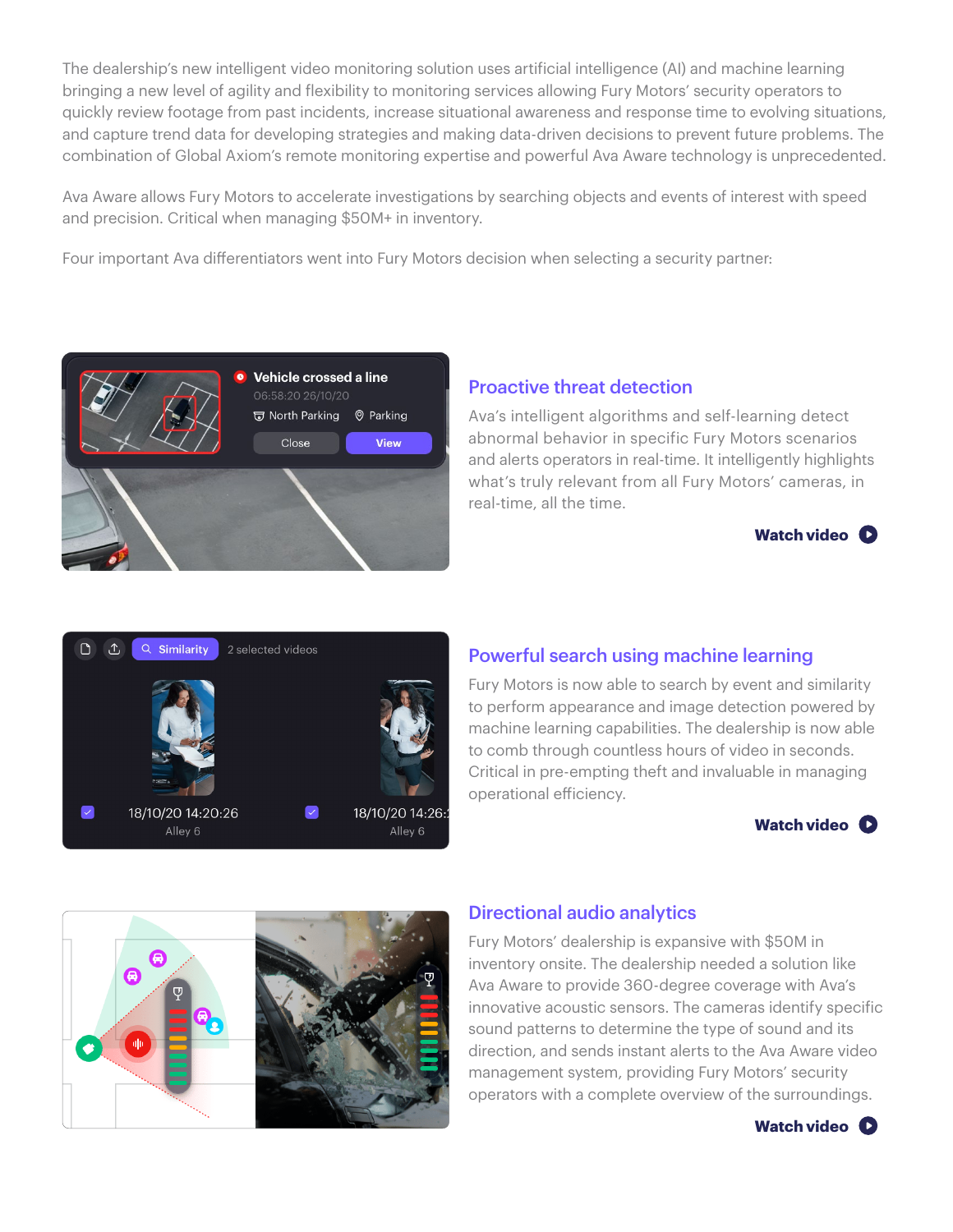

#### Enhanced business and operational insights

Fury Motors security and operations teams now have more situational awareness and insights. The dealership can monitor and count people and vehicles, watch smart maps to understand hot spots or high traffic areas to manage occupancy and shift scheduling and ultimately, improve customer service.

# **The results**

Fury Motors is positioned to carry on for another 50+ years as a leader in the St. Paul, Minnesota market. With its new greatly improved monitoring service powered by analytics, the dealership's management team is able to both review relevant past events but more importantly, proactively respond to situational changes in any environment via real-time alerts to prevent situations from occurring. Similarly, management is able to improve operational efficiency with real data.

[Ava's mobile technology](https://youtu.be/Pao5TD7gfkw) allows investigators to immediately search footage across multiple video cameras from the field to decrease the time-to-target and save hours of investigation and suspect-tracking. Again, creating significant operational efficiencies and increasing the likelihood to prevent and/or recover lost assets.

Video analytics have also allowed Fury Motors to create customized alerts allowing the dealership to take a proactive and preventative response to a variety of problems. This need gained significance in the wake of health and safety guidelines put in place for COVID-19 and since has allowed Fury Motors to improve customer service by being more in tune to employee response times to customers on the lot. The ability to detect both patterns and anomalies using Ava's powerful data analytics is empowering Fury Motors to enforce compliance and respond to important company mandates in the short term while improving operations and protecting employees and customers in the long-term.

The **Ava Aware** solution combined with the **Global Axiom** remote monitoring service has been a tremendous win. Not only have our losses been eliminated but more importantly the headaches around dealing with those losses are gone as well. Our goal is for our customers to feel safe on our lot no matter when they choose to shop. They should feel comfortable that if they drop their car off for service or trust us with it for repair we will keep it safe. The Ava / Global Axiom solution provides this level of service and allows us to stay focused on serving our customer. "

- Fury Motor's Owner, Tom Leonard